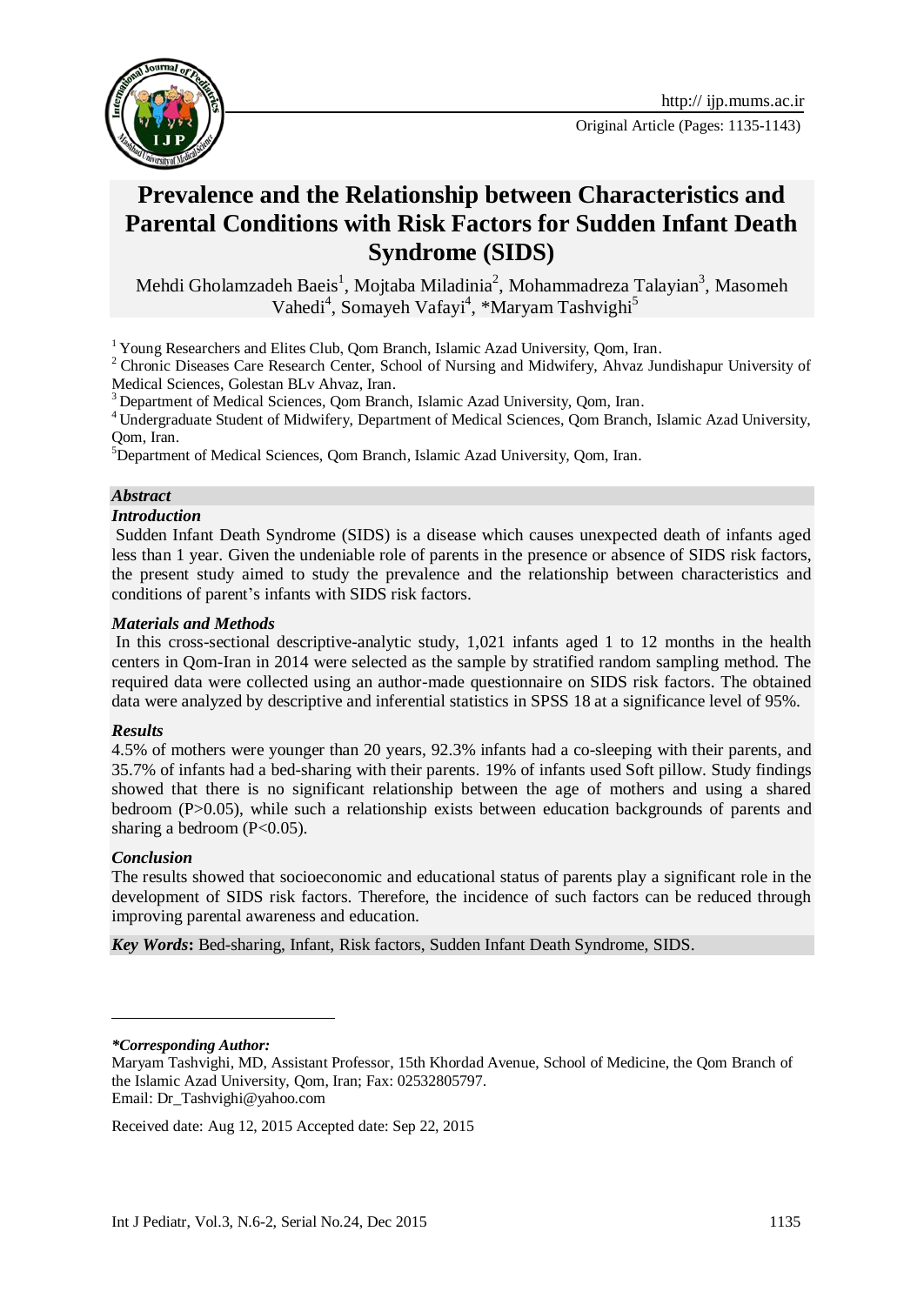### **Introduction**

Sudden infant death syndrome (SIDS) is defined as "a sudden death of an infant less than 1 year of age, which remains unexplained after a thorough investigation of the clinical history". SIDS diagnosis can be made through full autopsy of infant, a careful inspection of death scene, evaluation of infant's clinical status, and clinical history of infant before death (1). In other words, if the cause of sudden infant death remains unknown after complete dissection, thorough investigation, inspection of death scene, and review of clinical history, it is called sudden infant death syndrome (2). It is a very sad and tragic experience with detrimental effects on the family system, especially parents, taking the parents an average of 15.9 months to adapt themselves with the condition (3). SIDS is the leading cause of death in newborns and the third leading cause of death in infants. Its prevalence is 0.7 per 1,000 live births, and according to the census from the United States of America, SIDS was the cause of 2,295 infant deaths in 2002 and 2,246 infant deaths in 2004 (2, 4, 5). Another report indicated a total death of about 2,100 infants from SIDS in USA per year (6). Some common biological risk factors that increase the risk of this syndrome include infant age, gender, ethnicity, premature birth, and maternal exposure to tobacco or alcohol (7). In addition, a number of environmental factors that have shown to increase the risk of SIDS include sleeping in prone position, infant sleeping environment, infection, and stress (8). Since parents have the strongest relationship with their infants before and after birth, their conditions and characteristics play a significant role in the presence or absence of risk factors for SIDS (9). Conditions involved in this issue include socioeconomic status of parents (10), clinical problems during pregnancy and childbirth (11), parental smoking

Int J Pediatr, Vol.3, N.6-2, Serial No.24, Dec 2015 1136

during and after pregnancy (12), and provision of an inappropriate environmental temperature by parents (13). Recently information that the association of strains of Escherichia coli with sudden infant death syndrome (SIDS) and the possible role these bacteria play in this enigmatic condition (14). According to UNICEF, one of the most important indicators of health and the most significant indicator of national development are the mortality rate of children less than 1 year of age. Thus preventing the deaths of such children is a health priority in every society, and since SIDS is a leading cause of infant death, its prevention is the most important health priority which can be achieved through careful and integrated planning to reduce exposure to risk factors (4, 15, 16). In other words, until the exact cause of SIDS is not specified, proper planning for reducing the exposure to the risk factors is the best strategy for reducing SIDS. Significant role of research and planning in reducing SIDS rate can be clearly seen in other countries. For example, a series of planning in Washington during 1998 to 2000 led to a 44% decline in SIDS rate. Therefore, research and planning in this field is essential (5). Given the undeniable role of parents in the presence or absence of SIDS risk factors, this study aimed to investigate the prevalence of SIDS and the relationship between parental conditions and characteristics with SIDS risk factors.

#### **Materials and Methods**

A total of 1,021 infants from 1 to 12 months of age, were selected through stratified random sampling method from health centers in Qom, south of Tehran, Iran and included in this descriptiveanalytical study. Qom health centers were divided into four separate zones, and 3 centers were selected randomly from each one. The study population consisted of all mothers of infants who visited the health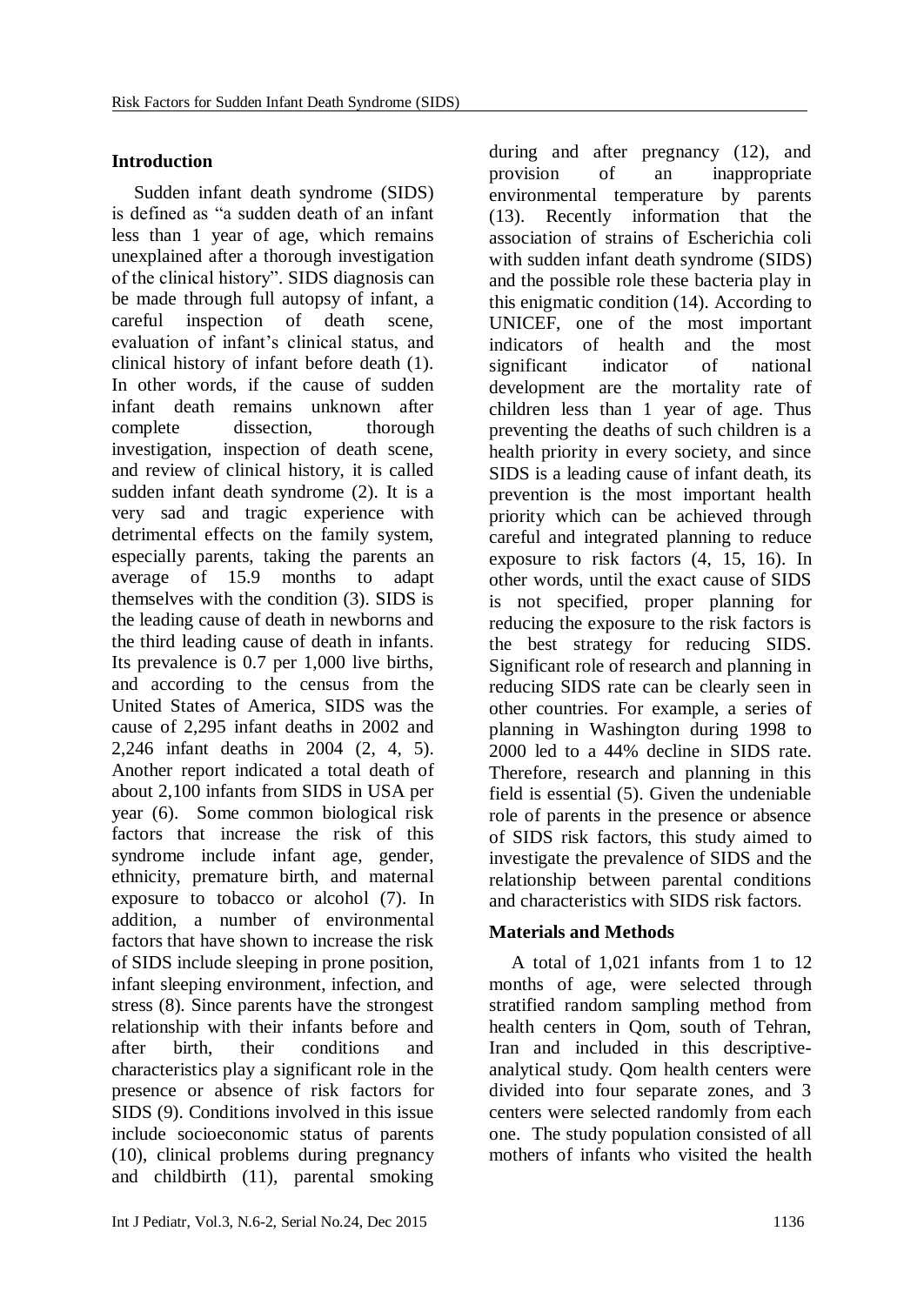centers. The sample size was calculated at

least 878 people.  $N = \frac{z^2 (1 - \frac{\alpha}{2}) p(1-p)}{d^2} =$ <br> $\frac{1.98^2 (1 - \frac{0.05}{2}) 0.29 (1 - 0.29)}{0.03^2} = 878$ 

To avoid possible errors and loss, 1,021 patients were enrolled in the study. For data collection, a literature-based researcher-made questionnaire designed in three parts including demographic information of parents (age of mother, educational level and occupation of parents, parental smoking during and after pregnancy, number of children, and family history of SIDS), demographic information of infants (age, sex, birth weight, gestational age, birth order, and infant health status during pregnancy), and infant sleeping environment (shared bedroom, shared bed, infant room temperature, infant sleep position, infant pillow type, and infant feeding). To determine the Validity of quastionnaire, used the content validity. So after consideration new articles about this study and incorporate comments of 7 faculty members of the Ahvaz Jundishapur University of Medical Sciences, validity was confirmed. To determine reliability of this questionnaire, we used Cronbach's alpha method. The questionnaire's reliability was determined as 0.83 through Cronbach's alpha coefficient. After approval at the Research Deputy of Qom Branch of the Islamic Azad University (ID Code of Project = 34200), the researchers attended at the health centers and explained the study nature and importance of the study to the parents and after obtaining their informed consent to participate in the study and participation was completely voluntary and samples were free to leave the study at any stage, the questionnaire was completed through interview. The obtained data were analyzed by SPSS-18 using descriptive statistics (t- test, ANOVA and Chi-square).

#### **Result**

The number of subjects in the analyses included 1,021 mothers, 46(4.5%) of them were less than 21 years of age, while the majority of women (95.5%) belonged to the age group of above 21 years, and 491(48.1%) infants were male. Among the fathers, 92(9%) were smoking during pregnancy, while almost none [except one (0.1%)] of participated mothers were tobacco smoker during pregnancy. In addition, 261(25.56%) mothers and 297(29.08%) had lower secondary education and 922 (90.03%) mothers were housewives (Table.1).

|  | <b>Table 1: Parental Characteristics</b> |
|--|------------------------------------------|
|--|------------------------------------------|

| Parents' characteristics     | Number | Percent      |  |  |
|------------------------------|--------|--------------|--|--|
|                              |        |              |  |  |
| Mother's age<br>Less than 21 | 46     |              |  |  |
| Higher than 21               | 975    | 4.5          |  |  |
|                              |        | 95.5         |  |  |
| Mother's education           |        |              |  |  |
| Illiterate                   | 35     | 3.4          |  |  |
| Primary                      | 81     | 8.3          |  |  |
| Middle                       | 141    | 13.8         |  |  |
| Secondary                    | 419    | 41           |  |  |
| University                   | 341    | 33.4         |  |  |
| Father's education           |        |              |  |  |
| Illiterate                   | 17     | 1.7          |  |  |
| Primary                      | 117    | 11.5         |  |  |
| Middle                       | 163    | 16           |  |  |
| Secondary<br>University      | 310    | 30.4<br>40.5 |  |  |
|                              | 414    |              |  |  |
| Mother's occupation          |        |              |  |  |
| Housewife                    | 922    | 90.3         |  |  |
| Employee                     | 72     | 7.1          |  |  |
| Self-employed                | 16     | 1.6          |  |  |
| Other                        | 11     | 1.1          |  |  |
| Father's occupation          |        |              |  |  |
| Unemployed                   | 18     | 1.8          |  |  |
| Worker                       | 252    | 24.7         |  |  |
| Employee                     | 289    | 28.3         |  |  |
| Other                        | 462    | 45.2         |  |  |
| Residence                    |        |              |  |  |
| City                         | 995    | 97.5         |  |  |
| Village                      | 26     | 2.5          |  |  |
| Smoking during pregnancy     |        |              |  |  |
| Mother                       | 1      | 0.1          |  |  |
| Father                       | 92     | 9            |  |  |
| Smoking after pregnancy      |        |              |  |  |
| Mother                       | 2      | 0.2          |  |  |
| Father                       | 95     | 9.3          |  |  |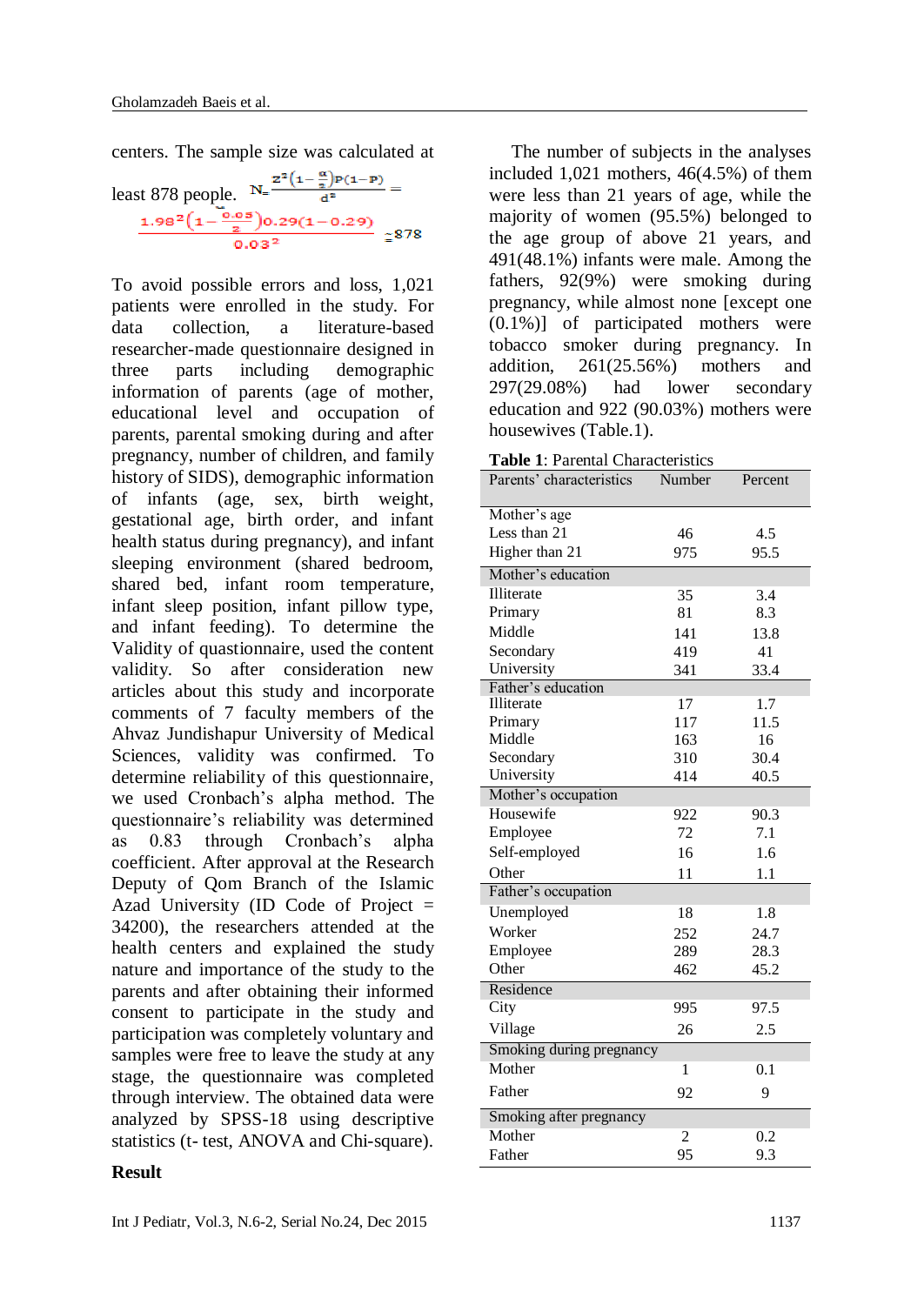The birth weight of 130 infants (12.7%) was less than 2.5 kg (Low Birth Weight , LBW); 54(5.3%) infants were multiple birth infants; 845(82.8%) infants were only breastfed and 124(12.1%) infants were preterm (gestational age of less than 37 weeks). There was no significant relationship between mother's age and gestational age (less than 37 weeks or more than 37 weeks)  $(P=0.406)$ , however, a significant association existed between smoking parents and gestational  $age(P=0.001)$ , in that infants with smoking parents were born with a gestational age of less than  $37$  weeks(P=0.001). There was also a significant association between parental smoking during pregnancy and breastfeeding, in that the number of breastfed infants of non-smoking parents was higher. It is noteworthy that parents' education had a significant association with breastfeeding (P=0.005), i.e. the higher the educational level of mothers was, the more common breastfeeding was. The relationship between parents' occupation (especially mothers) and infant feeding was significant (P<0.05), and the number of breastfed infants of housewife mothers was higher than those of working mothers. Regarding the place and conditions of infant sleep, 942 infants (92.3%) had shared bedroom (Co-Sleeping) and 346(35.7%) had shared bed (Bed-Sharing). The results revealed a significant association between mother's age and shared bed  $(P=0.00)$ . There was also a significant relationship between mother's occupation and shared bed  $(P=0.012)$ , in that the majority of working mothers had no shared bed with their infants. The results also showed that sleeping of parents near infants on a bed had a significant association with place of living (P=0.003), in that the majority of families with no shared bed with their infants were living in villages. According to the results, there was no significant relationship between mother's age and shared bedroom  $(P=0.052)$ , but a

significant relationship existed between parents' education and shared bedroom  $(P=0.025)$ , in that shared bedroom was less common among working parents  $(P=0.025)$ . No significant association was reported between smoking parents and shared bedrooms  $(P>0.05)$ . Pillow type was normal in 827(81%) infants (i.e. firm enough to align head and neck with spine, just like standing), and the remaining (19%) were very soft pillows. Infant sleeping in prone (Prone position) and lateral positions (Side lying position) which are considered common risk factors were seen in 154 (15.1%) and 402(39/4%) infants, respectively. There was a significant association between mother's age and infant sleep position in this study  $(P=0.042)$ . But the relationship between parents' education and infants sleep position was not significant (P=0.132). It is noteworthy that a significant association existed between mothers' occupation and infant sleep position  $(P=0.001)$ , in that prone or lateral sleep position was more common in infants of working mothers. Soft pillow, which can choke infants, was used in 19% of infants. In 89(8.7%) infants, the head was covered by a sheet or blanket which may choke infants and was a risk factor for SIDS. A significant association existed in this study between mother's age and the use of very soft pillow  $(P=0.005)$ , in that soft pillow was more common among mothers less than 21 years of age. On the other hand, no significant association was found between mother's age and infant head covering with a sheet or blanket  $(P=0.596)$ . The relationship between parents' education, infant pillow type, and infant head covering was not significant (P>0.05). In addition, a significant association existed between place of living and infant pillow type  $(P=0.12)$ , in that the use of very soft pillows was more common among the urban families. However, the results showed no significant relationship between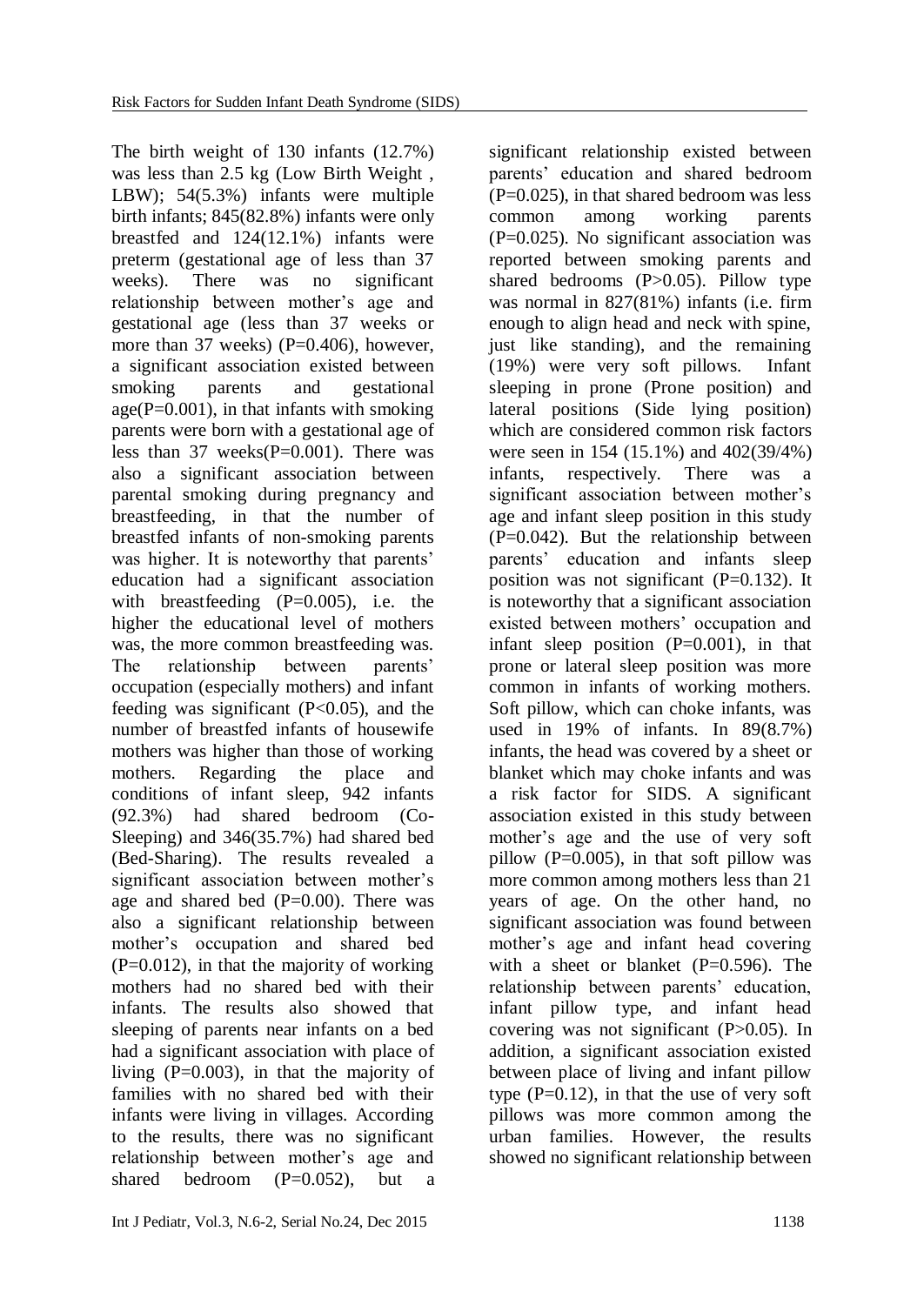#### place of living and infant head covering (P=0.851).

**Table 2**: The Relationship between some parental conditions and a number of SIDS risk factors

| Variables                                                                               | Number<br>(% )                      | Mother<br>age   | Mother<br>education | Father<br>education | Mother<br>occupation | Father<br>occupation | Residence       | Smoking<br>during<br>pregnancy | Smoking<br>after<br>pregnancy |
|-----------------------------------------------------------------------------------------|-------------------------------------|-----------------|---------------------|---------------------|----------------------|----------------------|-----------------|--------------------------------|-------------------------------|
| Infant sleep<br>environment<br>conditions<br>Shared bedroom<br>Shared bed               | 942 (92.3)<br>364 (35.7)            | >0.05<br>< 0.05 | < 0.05<br>< 0.05    | >0.05<br>>0.05      | >0.05<br>< 0.05      | < 0.05<br>< 0.05     | >0.05<br>< 0.05 | >0.05<br>< 0.05                | >0.05<br>< 0.05               |
| *Bedroom<br>temperature $(^{\circ}C)$<br>Warm:23-26<br>Medium: 20-22<br>Very hot: $>27$ | 139 (13.6)<br>864 (84.4)<br>20(2)   | >0.05           | < 0.05              | < 0.05              | < 0.05               | >0.05                | < 0.05          | < 00.5                         | < 0.05                        |
| **Bedroom<br>temperature (°C)<br>Warm $: >27$<br>Medium:23-25<br>Cold: < 20             | 41(4)<br>653(64)<br>327(32)         | >0.05           | < 0.05              | < 0.05              | < 0.05               | >0.05                | < 0.05          | < 0.05                         | < 0.05                        |
| Infant's pillow<br>type<br>Very soft<br>Normal                                          | 194(19)<br>827(81)                  | < 0.05          | < 0.05              | < 0.05              | < 0.05               | < 0.05               | < 0.05          | >0.05                          | >0.05                         |
| Infant's position<br>at sleep<br>Prone<br>Lateral<br>Supine                             | 154(15.1)<br>402(39.4)<br>465(45.5) | < 0.05          | >0.05               | >0.05               | < 0.05               | >0.05                | < 0.05          | >0.05                          | >0.05                         |
| Covering<br>infant's head                                                               | 89(8.7)                             | >0.05           | >0.05               | < 0.05              | >0.05                | >0.05                | >0.05           | >0.05                          | >0.05                         |
| Infant's feeding<br>Breastfeeding<br>Formula<br>Both                                    | 845 (82.8)<br>53(5.2)<br>123(12)    | < 0.05          | < 0.05              | < 0.05              | < 0.05               |                      | < 0.05          | < 0.05                         | < 0.05                        |
| Gestational age<br>$<$ 37 weeks<br>$>37$ weeks                                          | 124(12.1)<br>897(87.9)              | >0.05           |                     |                     | >0.05                | >0.05                | >0.05           | >0.05                          |                               |

**\***: (at winter); \*\***:** (at summer)

#### **Discussion**

Factors affecting sudden infant death syndrome (SIDS) have been partially identified. Previous studies indicate high prevalence of SIDS in the world, mainly due to similar factors. Although an exact figure of such death is not available in Iran, its prevalence can be estimated according to its severity in majority of countries. Since the prevention of SIDS lies in the elimination of risk factors, family and medical teams should be informed about their responsibility towards learning preventive methods. The risk of SIDS is higher to mothers aged less than 21 years because of low age and lower

experience in infant care. Blair et al. (2009) showed that 17% of mothers aged less than 20 years (17). According to the results of our study, the number of mothers aged less than 21 was about 25% of other studies, which can reduce SIDS risk in our sample society. In this study, 46 mothers (4.5%) were less than 21 years of age. Since males are more prone to SIDS and about half of the investigated subjects were boys (48.1%), families with male newborns should be more careful against other risk factors. Smoking, as a risk factor, has been discussed, at length. In fact, smoking mothers and fathers are of primary causes of SIDS, both during and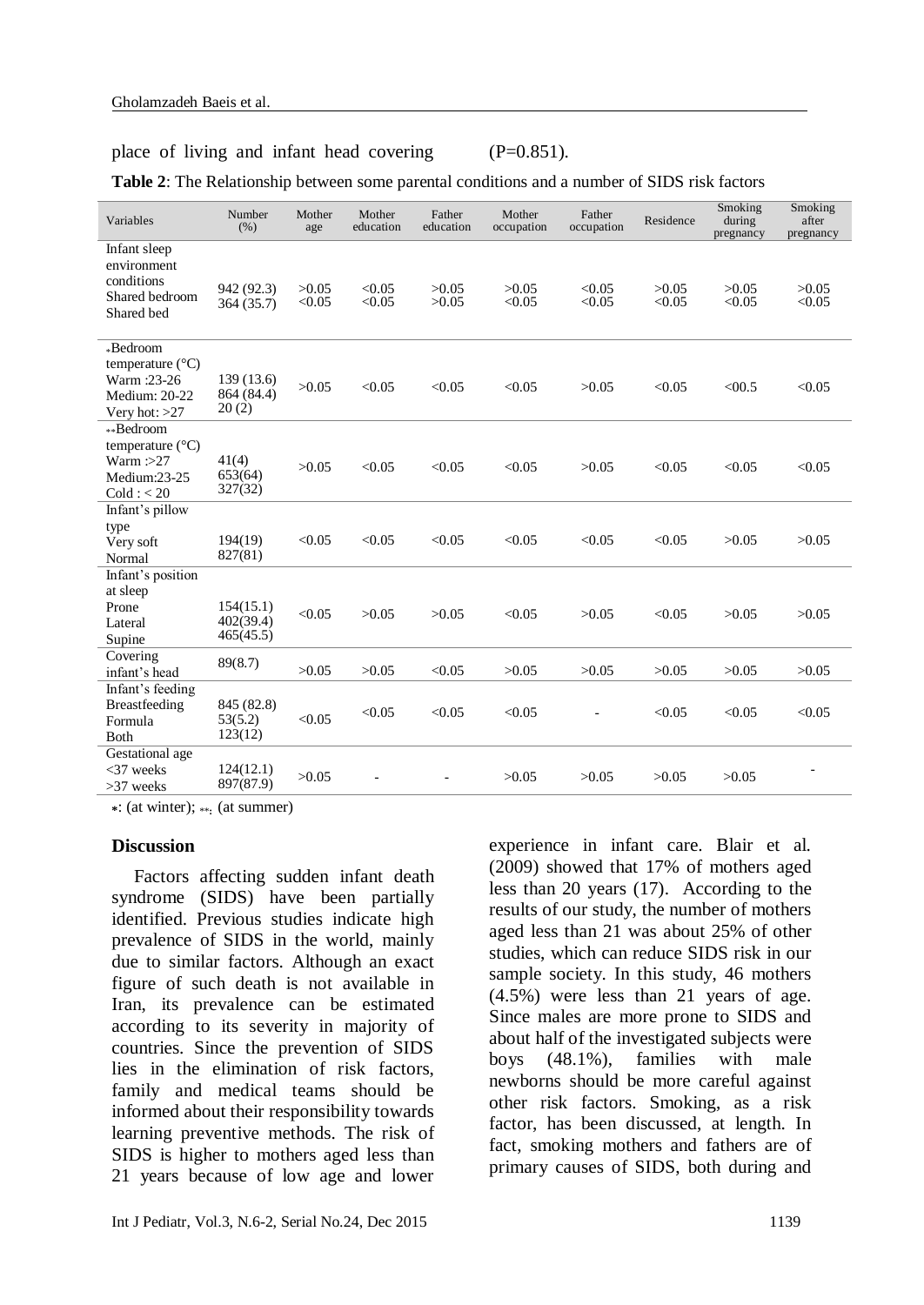after pregnancy. Maternal cigarette smoke during pregnancy increases the risk for sudden infant death syndrome (SIDS) (18). Results showed that 9% and 9.3% of fathers were smoking before and after delivery, respectively. The rate of smoking mothers was much lower in Iran than in other countries. In a study by Blair et al. (2009) in UK, smoking rate amongst pregnant was 14% (17). In a study by Mitchell et al. (1993), smoking rate amongst pregnant was 12%, 33%, and 49% in women with high, middle, and low socioeconomic status, respectively, which was very high (19). The difference in the results of Blair and Mitchell with those of present study is probably arisen from differences in race, culture, and life style. Alm et al. (2006) showed that the rate of smoking declined from 23.5% to 9.5% with a proper planning (20). According to this research, planning can be used to reduce smoking as the most important and very common SIDS risk factor, and hence prevent its occurrence. At this present study, educational level in 261 participated mothers (25.56%) lower secondary education. In a study by Fu et al. (2008), 18.7% of mothers lower secondary education (5). Lahr et al. (2007) showed that shared bed was most prevalent in families with incomes of less than \$30,000 (20). Low income may be one of the main causes of shared bed.

Results showed that 18.8% of the newborn infants were the third or subsequent children of the family, which are more prone to SIDS risk, because the higher is the birth order, the more will be SIDS risk. In the study by Blair et al. (2009), 40 infants (32.80%) who died of SIDS were the third or subsequent children of the family (17); therefore, parents with more children have to take more care with their newborns. In addition, birth weight of less than 2,500 grams is a risk factor. In this study, 12.7% of infants had a birth weight of less than 2500 grams. Similar results

were observed in other studies. In a study by Pinho et al. (2011), 8.4% of the infants in the control group had a birth weight of less than 2500 grams (2). Pokudino et al. (2009) reported that tobacco smoking during pregnancy could reduce birth weight (21). Therefore, smoking parents are of the main causes of low birth weight, which is per se a risk factor for SIDS. The lack of breastfeeding is also a risk factor for SIDS. According to the results of this study, 82.8% of infants were breastfed and the remainders were fed with infant formula (5.2%), or both formula and breast feeding (12%). Pinho et al. (2011) showed that only 43.7% of infants were breastfed (2). The difference in the results can be related to cultural differences in the place of study. In the present study, 9.7% of mothers were employed, and since employment of mothers may interrupt regular breastfeeding of infants, working mothers must plan as far as possible for breastfeeding of their infants. Results of the present research showed that 12.1% of the infants were premature, while 5% and 10.5% of the infants were premature in the study of Blair et al. (2009) (17) and that of Pinho et al. (2011) (2), respectively. According to the results of Ion et al. (2015), parental smoking during pregnancy had a significant role in premature birth (23). Since 9% of parents were smokers in the present study, smoking had a slight effect on occurrence of SIDS in the studied population. The risk factor of shared bed in this study was 35.7% (364 people).

The results of Aneez et al. (1995) showed that 44% of infants had a shared bed with their parents (24). In a study by Fu et al. (2008), 32.5% of the infants had a shared bed (5). Another study by Fu et al. (2010) showed that about half (47.4%) of the infants had a shared bed (25). According to the results of Ateah et al. (2008), the rate of this risk factor was 72% (26). While it was 48% in a study by Blair et al. (2009)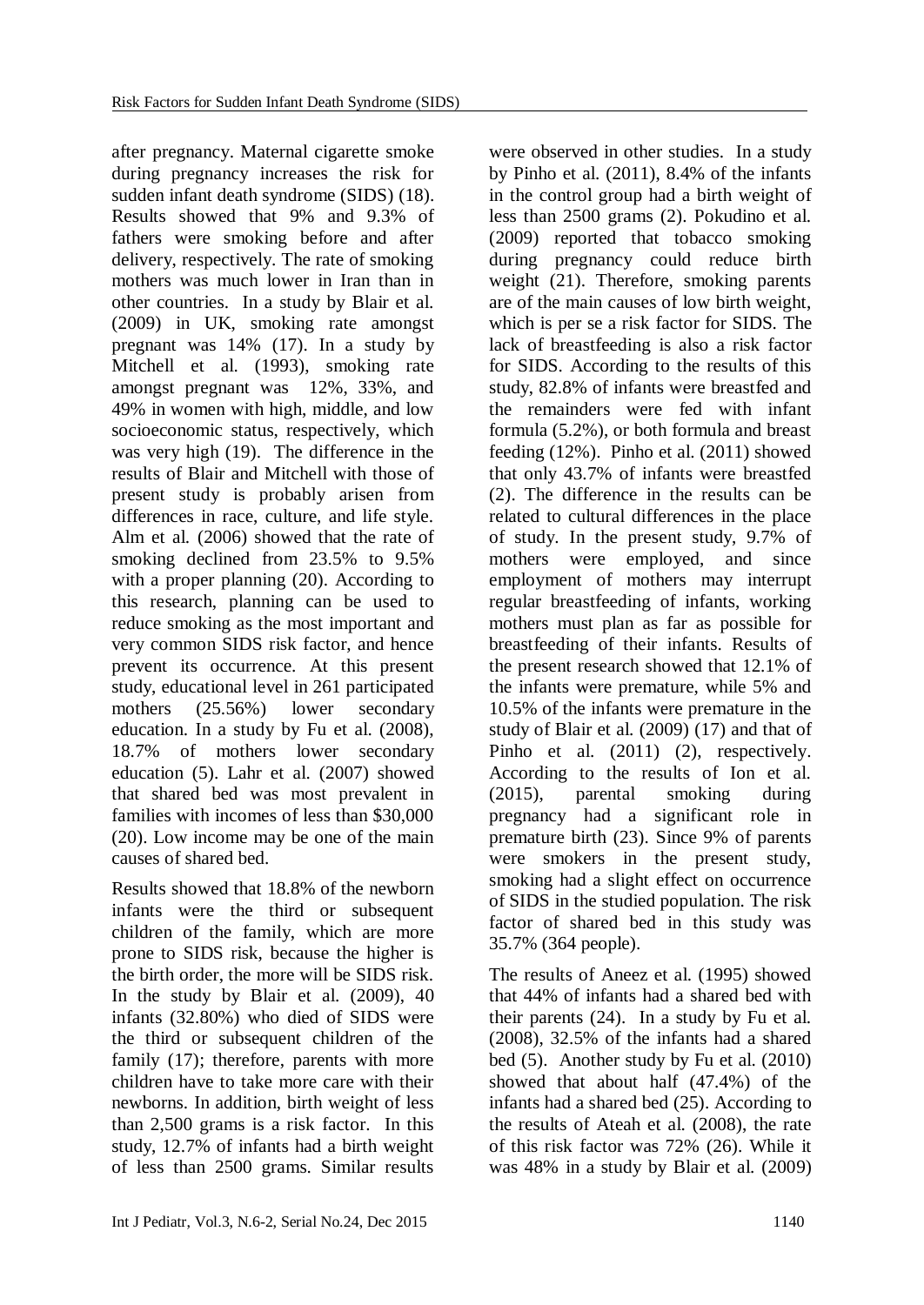(17). In a research conducted in 2002 by Ramos et al., 63% of mothers had a shared bed with their infants (27). The frequency of shared bed was reported 43%-47% in UK (28), USA (29), and New Zealand (30). In a study by Tan et al. (2009), this risk factor was reported 73.3% (30). In study by Karl et al. (2015) showed that there was a steady increase in bed sharing throughout the period of study In all of these studies, except Tan et al.'s, the results were almost identical, which may be due to mother-to-child emotional bonding that makes mothers to always keep children on their side and even have a shared bed. No significant association was observed between smoking parents and shared bed in our study. In the study Fu et al. (2008), no association was also found between parental smoking and shared bed (5). In addition, no evidence was observed regarding the association between smoking parents and shared bed in this study compared with the research by Tan et al. (2009) (31).

A recent study systematically reviewed the issue but only partially answered such questions as was the child unsettled/unwell that led to the baby joining the parents in their bed? The review divided reasons for bed sharing into either "intentional" or "reactive;" ""monitoring" the baby was given as a reason in 56.9% of situations (66.7% in Blacks) and "crying" in 32.4% (32).Since shared bed is a very important risk factor and had a significant relationship with a majority of parents' conditions in this study, its avoidance is recommended as far as possible to reduce the risk of SIDS. The results showed that shared bedroom was the greatest risk factor (92.3%); this is also evident in other studies. In the study by Mitchel et al. in Germany (1993), shared bedroom with parents or other siblings was the greatest risk factor (82.6%) (19). Results of Fu et al. (2008) showed that shared bedroom was the greatest risk factor (48.6%) (5). It

is noteworthy that evidence similar to the study of Ten et al. (2009) (31) was found in our study regarding the significant relationship between mother's occupation and shared bedroom. The results of McCoy et al. (2004) (33) were similar to the present study in this regard Given the significance of the relationship between mother's occupation and education and shared bedroom, it is recommended to instruct housewife mothers who have lower education. Regarding infant sleep positions, the results showed that 154 infants (15.1%) were sleeping in prone and 402 infants (39.4%) in lateral positions. In a study by Pinho et al. (2011), the prevalence of prone and lateral sleep positions were 7.5% and 73.4% in the control group, respectively (2). In a study by Mitchel et al. (1993), the prevalence of prone and lateral positions were 4.01% and 44.7% in the control group and 28.1% and 27.2% in the intervention group, respectively, during the last 4 weeks(19). This emphasizes infant sleep position as an important factor in development of SIDS. According to the results of Alm et al. (2006), prone position was declined from 31.8% to 5.6% during 1991 to 2003 through planning (20).

A preliminary investigation showed that the hypothesis that prone sleep position increases the risk of such colonization by Staphylococcus aureus and Escherichia coli (34). Accordingly, physicians are recommended to consider training young pregnant women in terms of infant sleep position more seriously. Very soft pillows and covering infant's head can increase the risk of infant death (35). In our study, the prevalence of using very soft pillows and infant head covering were 19% and 8.7%, respectively. The incidence of sudden death due to covering of infant's head was reported 15.6% in New Zealand and 28.1% in Germany (36).

# **Conclusion**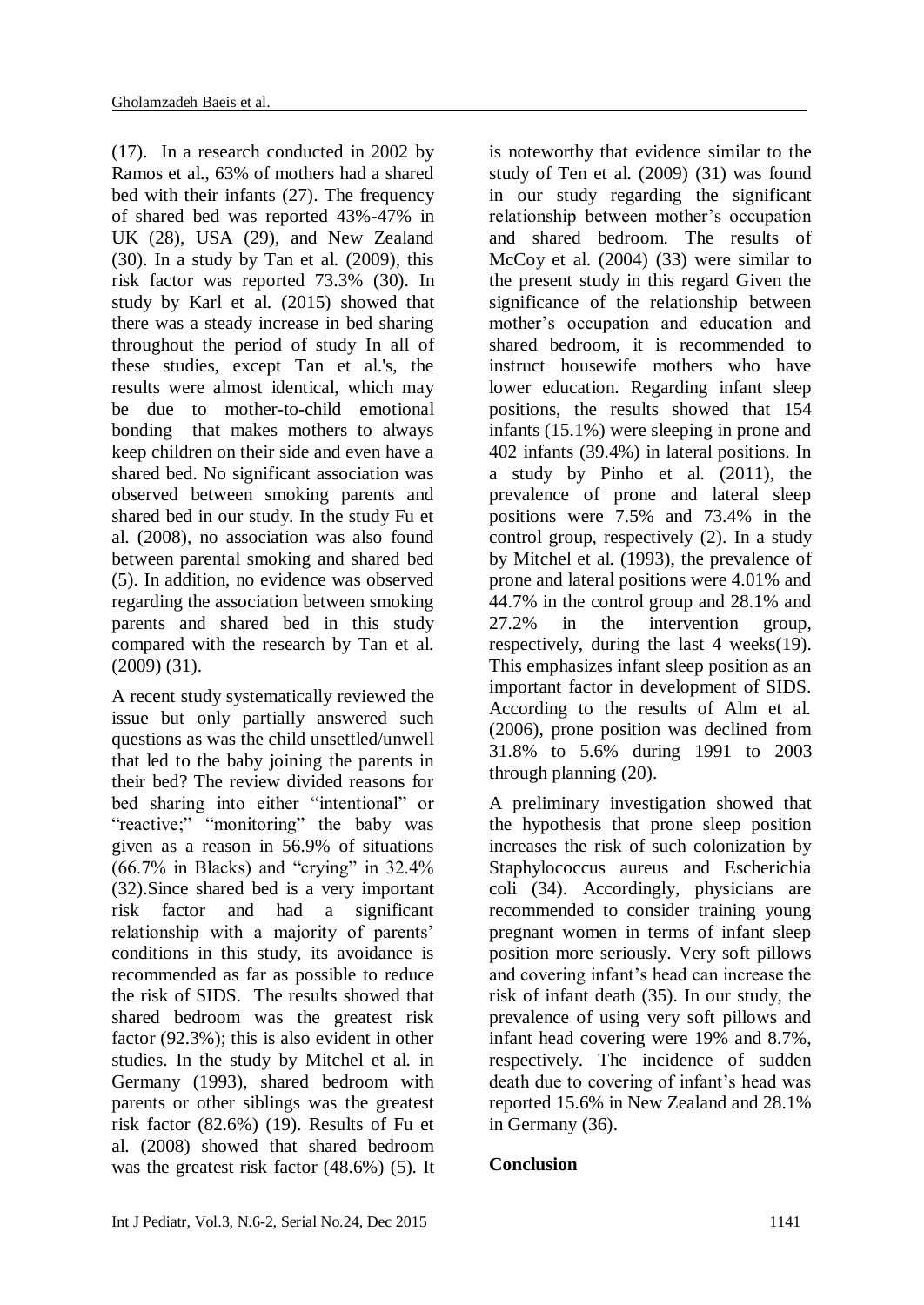The results showed that socioeconomic and educational status of parents play a significant role in the development of SIDS risk factors. Therefore, the incidence of such factors can be reduced through improving parental awareness and education. The prevalence of SIDS risk and relevant factors may vary in different regions given the differences in culture, race, and life style. Proper planning for education of parents and increasing their awareness can reduce infant mortality, promote health indicators and national development, reduce costs, and prevent its damaging effects on families. Significant role of research and planning in reducing SIDS can be clearly seen in other countries. At the end, it is recommended to investigate the prevalence of SIDS risk and relevant factors in all cities, including parents' conditions, to reduce its incidence through proper planning.

# **Conflict of Interest:** None.

# **Acknowledgments**

This research was approved and funded by the Islamic Azad University of Qom, therefore the authors would like to express their gratitude to the Research Deputy and staff of the Islamic Azad University, Qom Branch.

# **Reference**

1. [Willinger M,](http://www.ncbi.nlm.nih.gov/pubmed?term=Willinger%20M%5BAuthor%5D&cauthor=true&cauthor_uid=1745639) [James LS,](http://www.ncbi.nlm.nih.gov/pubmed?term=James%20LS%5BAuthor%5D&cauthor=true&cauthor_uid=1745639) [Catz C.](http://www.ncbi.nlm.nih.gov/pubmed?term=Catz%20C%5BAuthor%5D&cauthor=true&cauthor_uid=1745639) Defining the sudden infant death syndrome (SIDS): deliberations of an expert panel convened by the National Institute of Child Health and Human Development. [Pediatr](http://www.ncbi.nlm.nih.gov/pubmed/1745639)  [Pathol](http://www.ncbi.nlm.nih.gov/pubmed/1745639) 1991: 11(5):677-84.

2. Pinho AP, Nunes ML. Epidemiological profile and strategies for diagno0sing SIDS in a developing country. [J](http://www.ncbi.nlm.nih.gov/pubmed/21293832)  [Pediatr \(Rio J\)](http://www.ncbi.nlm.nih.gov/pubmed/21293832) 2011; 87(2):115-22.

3. DeFrain JD, Ernst L. The psychological effects of sudden infant death syndrome on surviving family members. [J](http://www.ncbi.nlm.nih.gov/pubmed/660118)  [Fam Pract](http://www.ncbi.nlm.nih.gov/pubmed/660118) 1978; 6(5):985-9.

4. Sudden Unexpected Infant Death and Sudden Infant Death Syndrome. Available at: [http://www.cdc.gov/SIDS/.](http://www.cdc.gov/SIDS/) Accessed in October 11, 2014.

5. Fu L Y, Colson E R, Corwin M. Infant Sleep Location:

Associated1Maternal1and1Infant1Characterist ics with Sudden Prevention Recommendations. J peds 2008; 153(4):503-8

6. Mathews TJ, MacDorman MF. Infant mortality statistics from the 2010 period linked birth/infant death data set. [Natl Vital Stat Rep](http://www.ncbi.nlm.nih.gov/pubmed/24735562) 2013 Dec 18;62(8):1-26

7. Changing concepts of sudden infant death syndrome: implications for infant sleeping environment and sleep position. American Academy of Pediatrics. Task Force on Infant Sleep Position and Sudden Infant Death Syndrome[.Pediatrics](http://www.ncbi.nlm.nih.gov/pubmed/10699127) 2000; 105(3 Pt 1):650-6.

8. [Hannah C. Kinney,](http://www.ncbi.nlm.nih.gov/pubmed/?term=Kinney%20HC%5Bauth%5D) [George B. Richerson,](http://www.ncbi.nlm.nih.gov/pubmed/?term=Richerson%20GB%5Bauth%5D) [Susan M.](http://www.ncbi.nlm.nih.gov/pubmed/?term=Dymecki%20SM%5Bauth%5D) Dymecki, [Robert A. Darnall,](http://www.ncbi.nlm.nih.gov/pubmed/?term=Darnall%20RA%5Bauth%5D) [Eugene E.](http://www.ncbi.nlm.nih.gov/pubmed/?term=Nattie%20EE%5Bauth%5D)  [Nattie.](http://www.ncbi.nlm.nih.gov/pubmed/?term=Nattie%20EE%5Bauth%5D)The Brainstem and Serotonin in the Sudden Infant Death Syndrome. [Annu Rev Pathol 2009;](http://www.ncbi.nlm.nih.gov/entrez/eutils/elink.fcgi?dbfrom=pubmed&retmode=ref&cmd=prlinks&id=19400695)  [4\(1\): 517–50.](http://www.ncbi.nlm.nih.gov/entrez/eutils/elink.fcgi?dbfrom=pubmed&retmode=ref&cmd=prlinks&id=19400695) 

9. John L. Carroll. SIDS: Counseling Parents to Reduce the Risk. Am Fam Physician 1998 ; 57(7):1566-72.

10. Weidle B, Holt J. "Children with birth weight 1500 g or under from Norland in the period 1978- 1989". Tidsskr-Nor-Laegeforen, 1999; 119 (2): 189-93.

11. Li DK, WI S. "Maternal placental abnormality and the risk of SIDs". Am-J-Epidemiol 1999; 149(7): 608-11.

12. Cook DG, Strsachan DP. "Health effects of passive smoking". Torax 1998; 54(4): 357-66.

13. Ann Louise Kinmonth. Review of the epidemiology of sudden infant death syndrome and its relationship to temperature regulation. [British Journal of General Practice](http://www.researchgate.net/journal/0960-1643_British_Journal_of_General_Practice) 1990; 40(333):161-3.

14. Bettelheim KA, Goldwater PN. Escherichia coli and Sudden Infant Death Syndrome. Frontiers in Immunology 2015; 6: 343.

15. [Hendricks T,](http://www.ncbi.nlm.nih.gov/pubmed?term=Hendricks%20T%5BAuthor%5D&cauthor=true&cauthor_uid=10575032) [Francis](http://www.ncbi.nlm.nih.gov/pubmed?term=Francis%20N%5BAuthor%5D&cauthor=true&cauthor_uid=10575032) N, [Fyodorov D,](http://www.ncbi.nlm.nih.gov/pubmed?term=Fyodorov%20D%5BAuthor%5D&cauthor=true&cauthor_uid=10575032) [Deneris ES.](http://www.ncbi.nlm.nih.gov/pubmed?term=Deneris%20ES%5BAuthor%5D&cauthor=true&cauthor_uid=10575032) The ETS domain factor Pet-1 is an early and precise marker of central serotonin neurons and interacts with a conserved element in serotonergic genes. [J Neurosci](http://www.ncbi.nlm.nih.gov/pubmed/10575032) 1999; 19(23):10348-56.

16. [Yang Z,](http://www.ncbi.nlm.nih.gov/pubmed?term=Yang%20Z%5BAuthor%5D&cauthor=true&cauthor_uid=18045290) [Lantz PE,](http://www.ncbi.nlm.nih.gov/pubmed?term=Lantz%20PE%5BAuthor%5D&cauthor=true&cauthor_uid=18045290) [Ibdah JA.](http://www.ncbi.nlm.nih.gov/pubmed?term=Ibdah%20JA%5BAuthor%5D&cauthor=true&cauthor_uid=18045290) Postmortem analysis for two prevalent betaoxidation mutations in sudden infant death. [Pediatr Int](http://www.ncbi.nlm.nih.gov/pubmed/18045290) 2007; 49(6):883-7.

17. Blair P, Sidebotham P, Coombe EC, Edmons M, Hekstall E, Fleming P. Hazardous co-sleeping environments and risk factors